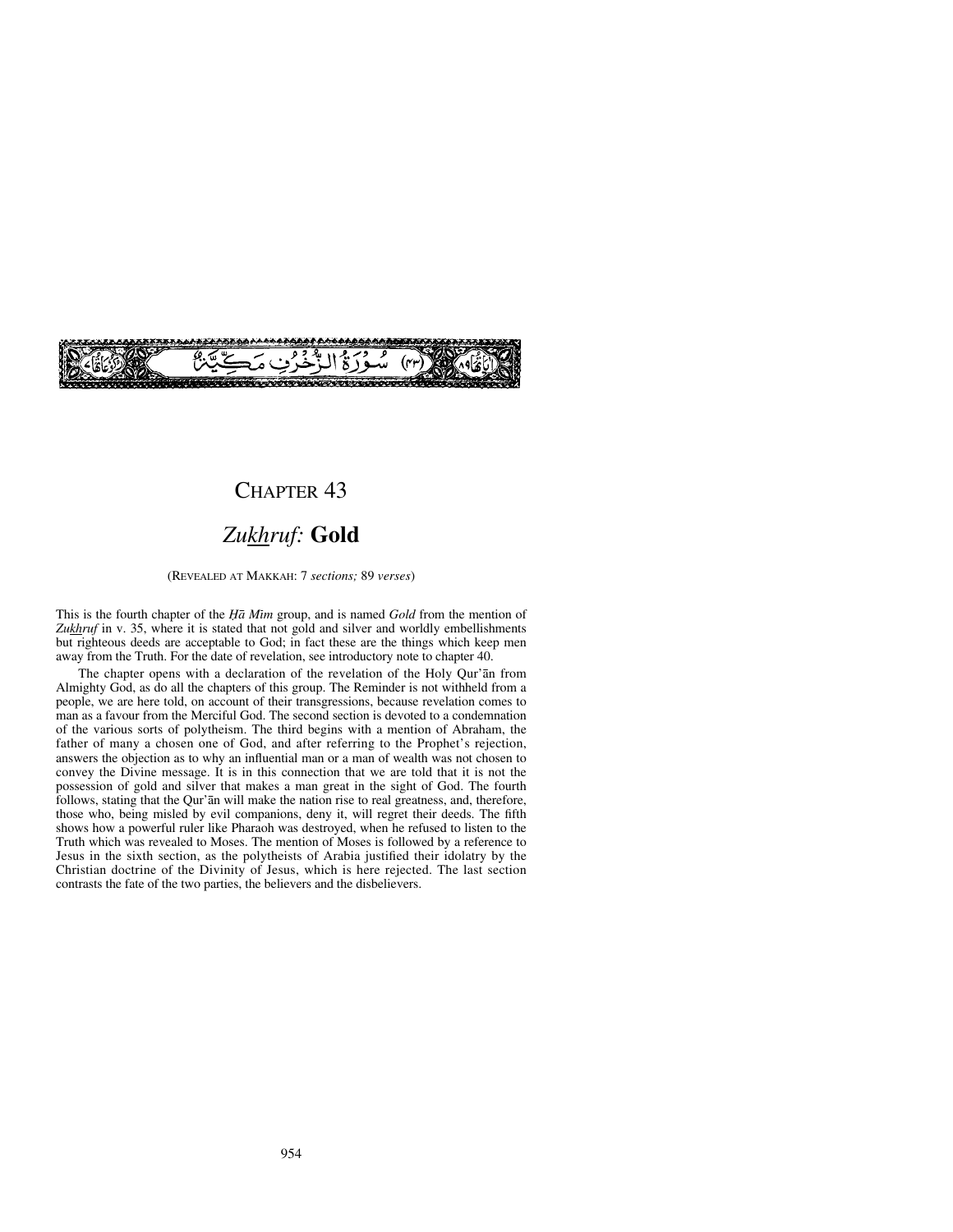### SECTION 1: **Revelation is a Divine Favour**

In the name of Allåh, the Beneficent, the Merciful.

**1** Beneficent God!

**2** By the Book that makes manifest!

**3** Surely We have made it an Arabic Qur'ån that you may understand.

**4** And it is in the Original of the Book with Us, truly elevated, full of wisdom.*<sup>a</sup>*

**5** Shall We then turn away the Reminder from you altogether because you are a prodigal people?*<sup>a</sup>*

**6** And how many a prophet did We send among the ancients!

**7** And no prophet came to them but they mocked him.

**8** Then We destroyed those stronger than these in prowess, and the example of the ancients has gone before.*<sup>a</sup>*

And if thou ask them, Who created the heavens and the earth? they

يسْجِراللهِ الزَّحْسٰنِ الزَّحِيْمِيِنِ لمحدث وَ الْكِتْبِ الْمُبِيِّنِ فَجْ إِنَّا جَعَلْنَاهُ ثَرْءُنَّا عَرَبِيًّا لَعَلَّكُمْ تَعْقِلُوْنَ۞ وَإِنَّهُ فِيَٓ أَمِّرالُكِتْبِ لَكَايُنَـٰ لَعَلِيٌّ حَكِيْثُرُنَّ يَ يَسْتَدَدُ اللَّاكُيْمُ صَفْحًاأَنَّ كُنْتُمْ قَوْمًا مُثْسُرِفِيْنَ© وَكَمَرَ السَّلْنَاصِنَ نَّبِيٌّ فِى الْأَوَّلِيْنَ ۞ وَ مَا بَأْتِيْهِمْ مِّنْ تَبِّيِّ اِلْآَكَانُوْا بِهٖ يَسۡتَهُـزِءُوۡنَ ۞ وَآهْلَكُنَّآ أَنْتَبِكَّ مِنْهُمْ بَطْشًا وَّمَضَى مَثَلُ الْأَوَّلِيْنَ ۞ وَلَيْنَ سَأَلْتَهُمُ مَّنْ خَلَقَ السَّنْوٰتِ

5*a. Dhikr* may be translated here as meaning either the *reminder* or *eminence*. The meaning in the first case is that Allåh would not refrain from admonishing a people who have become extravagant, and in the second case that He intends to raise a people to eminence who are so extravagant that there is no hope for their regeneration.

8*a.* We shall destroy them, we are here told, as stronger opponents of truth were destroyed before them.

<sup>4</sup>*a. Umm al-Kitåb* literally signifies *mother* or *original of the Book,* and the opening chapter of the Qur'ån is also known by this name, because, in its essence, it contains the whole of the Qur'ån. But here it signifies the original source — the knowledge of God — from which the Qur'ån comes, and the meaning is that the Qur'ån cannot be destroyed because it exists in Divine Knowledge. The words, in fact, contain a prophecy, uttered at a time when the Prophet was alone and helpless, that the Qur'ån will be exalted in the world, for that is its position in Divine Knowledge. Another explanation of the words is that they refer to the clear prophecies of the advent of the Holy Prophet as stated in the Bible, e.g., Deut. 18:15–18.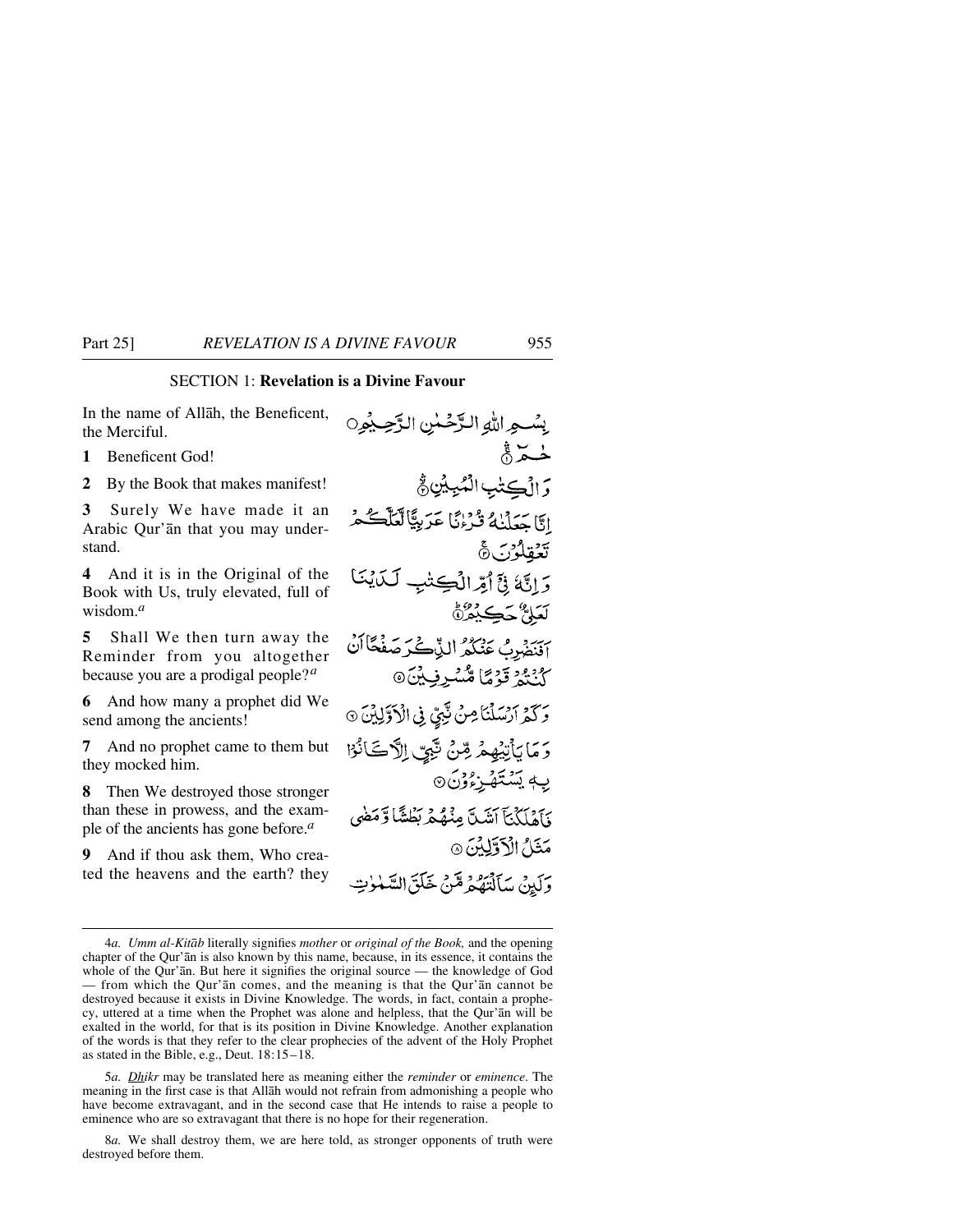would say: The Mighty, the Knowing One, has created them,

**10** Who made the earth a restingplace for you, and made in it ways for you that you might go aright.

**11** And Who sends down water from the cloud according to a measure, then We raise to life thereby a dead land; even so will you be brought forth.*<sup>a</sup>*

**12** And Who created pairs of all things, and made for you ships and cattle on which you ride,

**13** That you may sit firm on their backs, then remember the favour of your Lord, when you are firmly seated thereon, and say: Glory be to Him Who made this subservient to us and we were not able to do it,

**14** And surely to our Lord we must return.

**15** And they assign to Him a part of His servants.*<sup>a</sup>* Man, to be sure, is clearly ungrateful.

وَ الْآَرْضَ لَيَقْوُلُنَّ خَلَقَهُنَّ الْعَرِيْزُ الْعَلِيْمُ ۚ

الَّذِي جَعَلَ لَكُمُ الْآرَضَ مَهْدًا وَّجَعَلَ لَكُمْ فِيهَا سُبُلًا لَعَلَّكُمُ تَهْتَدُونَ ﴾ وَالَّذِي نَزَّلَ مِنَ السَّمَاءِ مَأْءٌ بِقَدَادِ ۚ فَأَنْشَرْنَا بِهِ بَلْدَةً مَّنْتَا َكَذَٰلِكَ تُخْرَجُونَ۞

وَالَّذِيْ خَلَقَ الْأَذْوَاجَ كُلَّهَا وَجَعَلَ لَكُمْ يِّينَ الْفُلُّكِ وَالْأَنْعَامِرِ مَا تَّرْكَبُوْنَ ۞ لِلتَسْتَذَا عَلَى ظُهُوْسٍ وَثُمَّ تَذْكُرُوْا نِعْبَدَ رَبِّيْكُمْ إِذَااِسْتَوَبِّدُهُ عَلَيْهِ وَ تَقَوّْلُوْا سُبْحٰنَ الَّذِيِّ سَخَّرَ لَنَا هٰـذَا وَ مَا ڭالَةُ مُقْرِنِبْنَ ۞ دَ إِنَّآ إِلَىٰ سَ تِنَا لَعُنْقَلِيَوْنَ@

دَ جَعَلُوْالَهُ مِنْ عِبَادِهِ جُبِذْءًا ۖ إِنِّي الْأَنْسَانَ لَڪَفُوْسُ مُّبِيْنٌ ﴾

أمراتيخني مدان خلقي بننت وَآصْفُكْتُر

بالْبَنِيْنَ۞

#### SECTION 2: **Polytheism condemned**

**16** Or has He taken daughters to Himself of what He creates and chosen you to have sons?*<sup>a</sup>*

11*a.* Attention is called here to the laws prevailing in the physical world to impress the need of similar laws in the spiritual world. As rain descending from heaven quickens a dead earth, so Divine revelation would regenerate or raise to life people who, sunk in ignorance and superstitions, were spiritually, morally, and intellectually a dead people.

15*a.* The reference here is to the Christian doctrine of assigning a son to God, and in the next verse to the idolatrous doctrine of ascribing daughters to God.

<sup>16</sup>*a.* This subject is also dealt with in 16:57, 58, and 37:149 –153. In the latter place there is clear mention of their calling the angels daughters of God: "Or did We create the angels females, while they witnessed"  $(37:150)$ . Similar words occur further on in v. 19. The next verse shows how untrue they were to themselves, as they ascribed daughters to God but disliked daughters for themselves.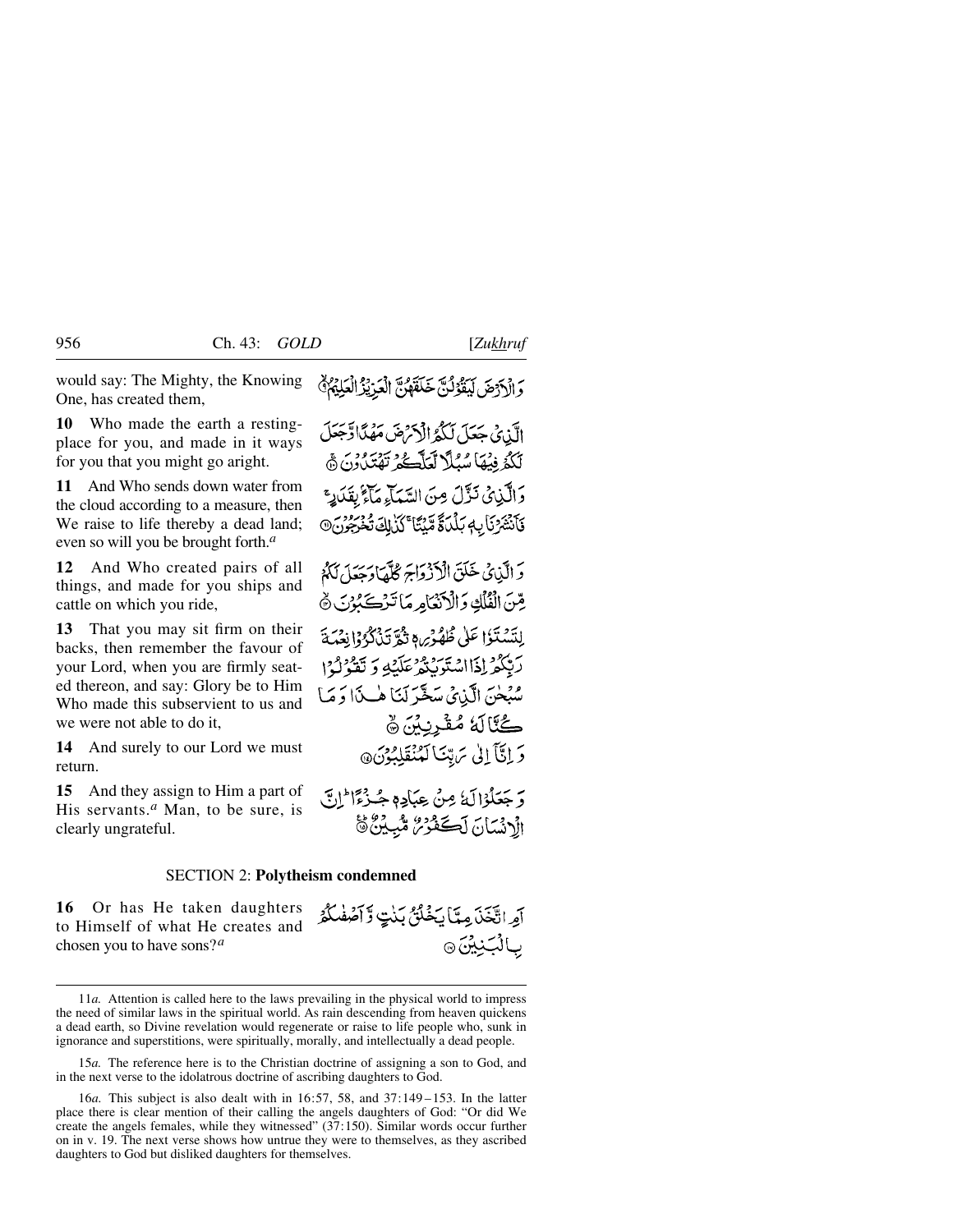**17** And when one of them is given news of that of which he sets up a likeness for the Beneficent, his face becomes black and he is full of rage.

**18** Is one decked with ornaments and unable to make plain speech in disputes (a partner with God)?*<sup>a</sup>*

**19** And they make the angels, who are the servants of the Beneficent, females.*<sup>a</sup>* Did they witness their creation? Their evidence will be recorded and they will be questioned.

**20** And they say: If the Beneficent had pleased, we should not have worshipped them. They have no knowledge of this; they only lie.

**21** Or have We given them a Book before it so that they hold fast to it?

**22** Nay, they say: We found our fathers on a course, and surely we are guided by their footsteps.

**23** And thus, We sent not before thee a warner in a town, but its wealthy ones said: Surely we found our fathers following a religion, and we follow their footsteps.

**24** (The warner) said: And even if I bring to you a better guide than that

دَاذَا بُشِّدَ آحَدُهُمْ بِيِّبَا ضَبَّدَبَ للرَّحْلَينِ مَثَلَّا ظَلَّ رَجُّهُهُ مُسْرَدًّا وَّهُوَكَظِيْعُرُ® أَدَ مَنْ يُّنَشَّؤُا فِي الْجِلْيَةِ دَ هُوَ فِي الْخِصَامِرغَيْرُ مُبِيِّنٍ ۞ وَجَعَلُوا الْمَلَيْكَةَ الَّذِيْنَ هُمْ عِبْكُ الرَّحْمٰنِ إِيَانَاً أَتَشَهِدُّهُ إِخَلَقَهُمْ ۖ سَتَكَتَبُ شَهَادَتْهُمْ وَ يُسْتَكْوُنَ ۞ دَ قَالُوْا آوْ شَآءَ الدَّصْلُنُ مَا عَبِدِرْ إِهِ ﴿ مَالَهُمُ بِلْلِكَ مِنْ عِلْمٍ ۚ إِنْ هُجُ الآيخۇصۇن ۋ آمُ انْتَيْنْهُمْ كِتْبًا مِّنْ قَبْلِهِ فَهُمْ یـه مُسْتَمْسِلُوُنَ @ بَلْ قَالَوْۤالِتَّاوَجَدُنَآ الْمَاءَنَاعَـدَ اْتَيَّةٍ وَّ إِنَّاعَلَى الْنُرْهِيمُ مُّهْتَدَٰ، وَنَ @ وَكَذَٰلِكَ مَآ أَرۡسَلۡنَامِنَ قَبَلِكَ فِيۡ قَرْيَةٍ مِّنْ تَّنِيْنِ إِلَّا قَالَ مُتَرَفِّوُهَا إِنَّا وَجَذَنَا الْبَاَّئِ مَا عَلَى أُمَّةٍ وَّ إِنَّ) عَلّى الْرِهِمْ مُّقْتَلُوْنَ، ڤَلَ أَوَلَوْجِئْتُكُمُ بِأَهْلٰى مِتَارَجِيَنَّهُم

19*a.* See 4:117*a* where it is shown that every Arab tribe had its own female divinity.

<sup>18</sup>*a.* The reference in this verse is to the idols which were bedecked with ornaments. The inability of the idols to speak is adduced by Abraham as an argument against their divinity (21:63), and the same inability of the idols to answer the prayers of their devotees is advanced as an argument against the divinity of the golden calf (20:89). It should be borne in mind that the two doctrines, taking the angels as daughters of God and worship of female divinities, were in some way connected with each other in the Arab mind. This is not only clear from what is stated here and in 37:149 –153 but also from another early revelation. After mentioning the three female idols *Låt, 'Uzzå* and *Manåt*, and denouncing their worship (53:19 –23), the Holy Qur'ån goes on to speak of the doctrine of the angels being taken as daughters of God (53:27), thus showing the close relation in which the two doctrines stood.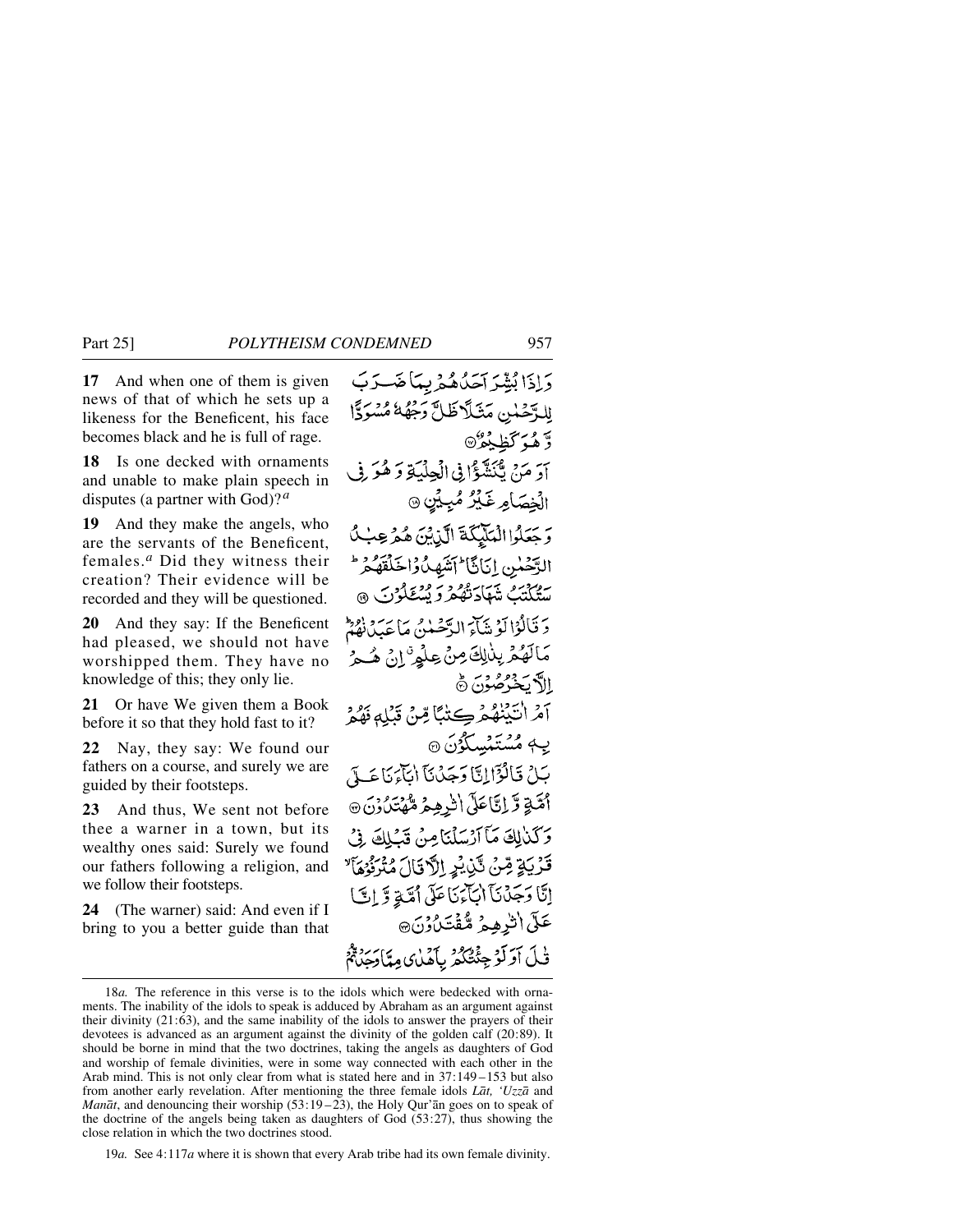which you found your fathers following? They said: We surely disbelieve in that with which you are sent.

**25** So We exacted retribution from them, then see what was the end of the rejectors!

#### SECTION 3: **Allåh's Choice of a Prophet**

**26** And when Abraham said to his sire and his people: I am clear of what you worship,

**27** Save Him Who created me, for surely He will guide me.

**28** And he made it a word to continue in his posterity that they might return.*<sup>a</sup>*

**29** Nay! I let these and their fathers enjoy till there came to them the Truth and a Messenger making manifest.

**30** And when the Truth came to them they said: This is enchantment, and surely we are disbelievers in it.

**31** And they say: Why was not this Qur'ån revealed to a man of importance in the two towns?*<sup>a</sup>*

**32** Do they apportion the mercy of thy Lord? We portion out among them their livelihood in the life of this world, and We exalt some of them above others in rank, that some of them may take others in service. And

عَلَيْهِ اٰبَآءَكُمْ قَالُوۡۤالِنَّابِيَآ ٱرۡسِلۡتُمۡرُ ب4ڪفِرُرُنَ@ فَأَنْتَقَعَنَنَا مِنْهُمْ فَأَنْظُرُ كَبِفَ كَانَ عَاقِبَهُ الْمُكَّذِّبِيْنَ ﴾

5 إِذْ قَالَ إِبْرٰهِيْمُ لِأَبِيْهِ وَقَوْمِهَاشَيْ بِينٍ مِيّةً تَعْبِينَ دِنَ ۞ الَّا الَّذِيْ فَطَرَنْ فَاِتَّهُ سَيَهْدِيُنِ® وَجَعَلَهَا كَلِمَةٌ َبَاقِيَةً فِي عَقِبِهِ لَعَلَّهُمُ يَرْجِعُوْنَ @ بَلْ مَتَّعَتُ هَؤُلَاءِ وَإِيَاءَهُ جَ حَتَّى جَآءَهُمُّ الْعَنَّ وَيَ سُوْلُ مُّبِيْنُ ۞ وكتباحاً وه الْحَقُّ فَبَالْوَاهٰذَا مِعْةً وَ وَّ إِنَّا بِهٖ كُفِرُرُنَ ۞ وَ تَأْلُوْا لَوْلَا نُزِّلَ هٰذَا الْقُرْانُ عَلَى مَ جُلٍ مِّنَ الْقَرِيَتَيْنِ عَظِيْمٍ @ آهُمْ يَقْسِمُوْنَ رَحْمَتَ رَبِّكَ بِجَمْعِينَ قَسَمْنَا بَيْنَهُمْ مُّعِيْشَتَهُمْ فِي الْجَدِّةِ الدُّنِيَّا وَرَفَعُنَا بَعْضَهُمْ ذَوْقَ بَعْضٍ دسمجتِ لِيَتَيَّخِيدُ بَعْضُهُمْ بَعْضًا يُبِحْدُ ثَالَ

<sup>28</sup>*a.* This shows that the Arabs possessed enduring traditions that their great ancestor Abraham was a preacher of Unity.

<sup>31</sup>*a*. The two towns referred to are Makkah and Ta'if. They would not follow any but an important man of the world, a man possessing much wealth or high rank. Moral greatness possessed no value in their eyes.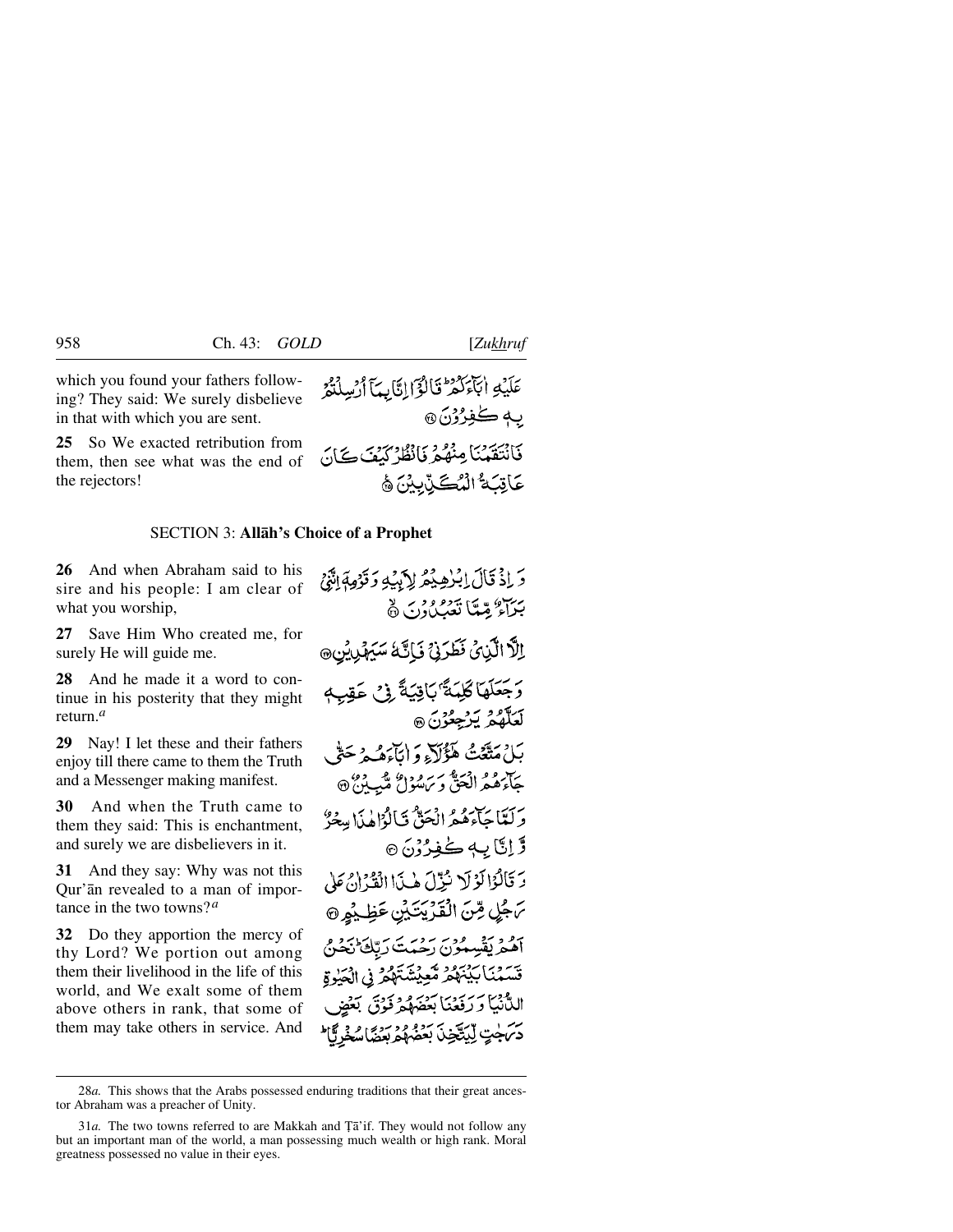the mercy of thy Lord is better than that which they amass.*<sup>a</sup>*

**33** And were it not that all people would become one (disbelieving) community, We would provide for those who disbelieve in the Beneficent, roofs of silver for their houses and stairs (of silver) by which they ascend,*<sup>a</sup>*

**34** And (of silver) the doors of their houses and the couches on which they recline,

**35** And of gold. And all this is naught but a provision of this world's life; and the Hereafter is with thy Lord only for the dutiful.

ئے بیٹر میں ہے۔<br>و رحمتُ رَبَّكَ خَيْرٌ مِّمَّا يَجْمَعُونَ @

وَكَوْلَآ آنْ بَيْكُوۡنَ النَّاسُ أَمّْةً وَّاحِدَةً أَجْعَلْنَا لِمَنْ يَكْفَرُ بِالرَّحْسِ لِبُيُوْتِهِمْ سُقُفًا قِنْ فِضَّةٍ وَ مَعَامِ بِمَ عَلَيْهَا بَظْلَمَهُ وْنَ ۿْ

م دوود دم در ایرانگا و مرکزا علیها بیگر دون<br>و لِلِیگِرْیْزَم ابوابگا و منزرا علیها بیگر عَوْنَ @

رِ وَقَوْمَى الْحَرَانُ كُلُّ ذٰلِكَ لَمَّا مَتَاكُم الْحَيْدِةِ الدَّنْبَا وَالْإِخْرَةُ عِنْدَ يَرِّيْهِ الْمُتَّقَانِ ۾َ

#### SECTION 4: **Opposition to Truth is punished**

**36** And whoever turns himself away from the remembrance of the Beneficent, We appoint for him a devil, so he is his associate.*<sup>a</sup>*

**37** And surely they hinder them from the (right) path, and they think that they are guided aright.

**38** Until when he comes to Us, he says: O would that between me and وَمَنْ يَعْشْ عَنْ ذِكْرِالدَّحْنُسِ نُقَيِّقْ لَهُ شَيْطُنَّا فَهُوَ لَهُ تَبِرِيْنُ ۞ وَ اِنَّهُمْ لَيَصُلُّ وَنَهُمْ عَنِ السَّبِيْلِ وَ ہے۔ ووسر سو دیور دورہ<br>پخسبون انقبہ مقتل ون @ حَتَّى إِذَا حَآجَ نَا قَالَ بِلَدْتِ بَيْنِي وَيَدْنَكَ

36*a.* As v. 37 shows, the devil here is the evil companion who leads man to evil.

<sup>32</sup>*a.* Human society is based on differences in rank. It is only through this difference that society can be organized and developed into a State, whether it be socialistic Russia or capitalist England and America. From these differences in the external conditions of men, the conclusion is drawn that differences must exist in the spiritual sphere too, and some people are chosen to guide others. Allåh's choice for prophethood does not, however, depend on wealth, but on internal worth.

<sup>33</sup>*a.* Gold and silver have no worth or value in the sight of Allåh, and He would grant these things to disbelievers to any extent they desire, were it not that most people would be misled by these worldly temptations. The verse undoubtedly draws a picture of the modern condition of the world, where man's whole energy is devoted to the acquisition of wealth and more wealth and material gains and more material gains, and he is shutting his eyes altogether to the moral values of life, with the result that the world today stands on the brink of an abyss of utter destruction.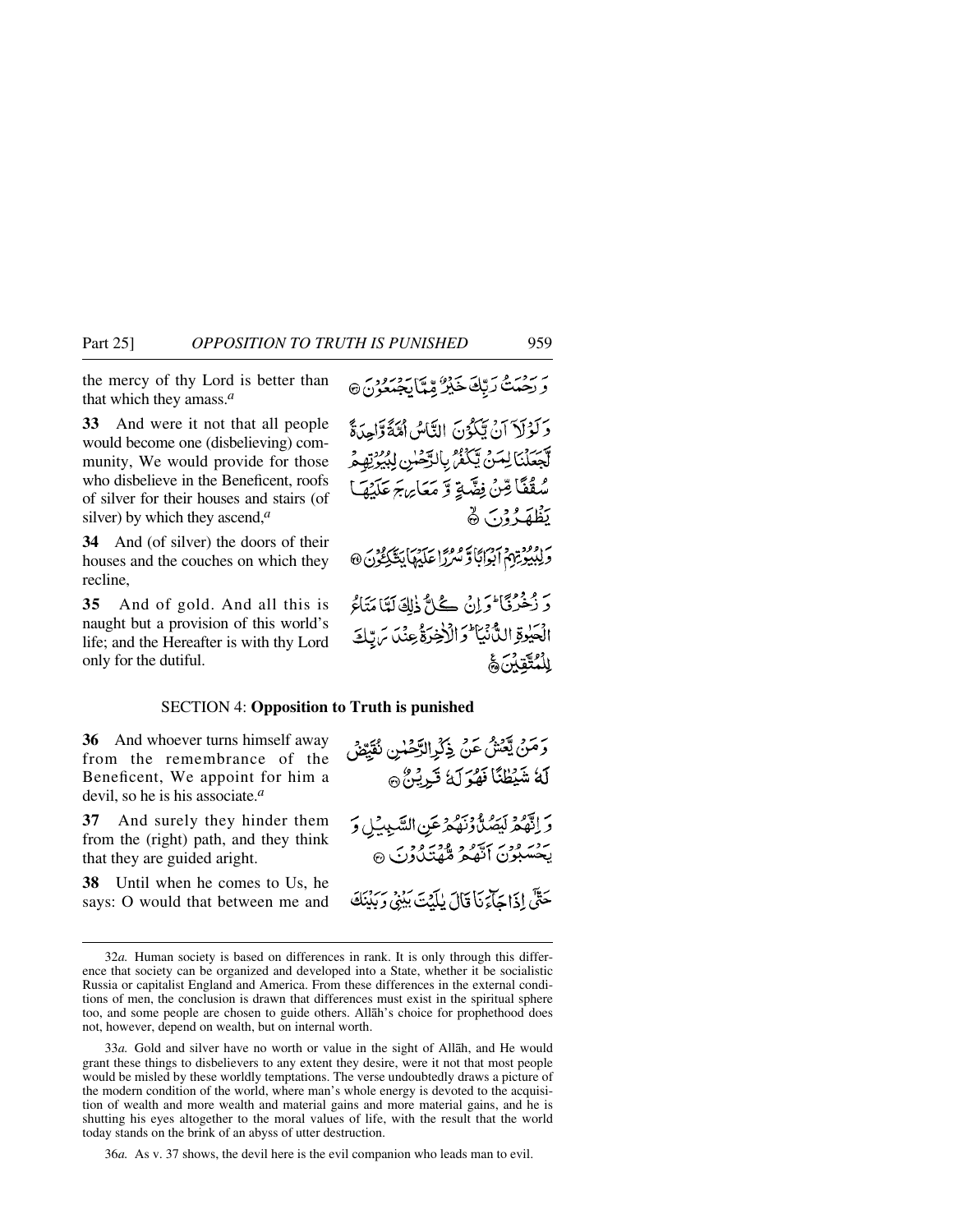thee there were the distance of the East and the West!*<sup>a</sup>* so evil is the associate!

**39** And as you did wrong, it will profit you naught this day that you are sharers in the chastisement.

**40** Canst thou then make the deaf to hear or guide the blind and him who is in clear error?

**41** So if We take thee away, still We shall exact retribution from them.

**42** Or We shall show thee that which We promise them<sup> $a$ </sup>— surely We are Possessors of power over them.

**43** So hold fast to that which has been revealed to thee; surely thou art on the right path.

**44** And surely it is a reminder for thee and thy people, and you will be questioned.

**45** And ask those of Our messengers whom We sent before thee: Did We ever appoint gods to be worshipped besides the Beneficent?

بُعْيَ الْمَشْرِقَيْنِ فَبِئْسَ الْقَرِيْنُ ۞

برَ بِيَ بِيَ بِيَعْمَلُهُ الْبَيْرَهُ إِذْ ظَلَمْتُهُ أَنَّ كُهُ ۚ فِي الْعَذَابِ مُشْتَرِكُوْنَ ٢ آفآنُتَ تُسْمِعُ الصُّعِّ أَدْ تَهُدِي الْعُنْمَيِّ رَمَنْ كَانَ فِي ضَلْلِ مُّبِيْنِ۞ بَامَّا نَذْهَبَنَّ بِكَ فَإِنَّامِنُهُمْ مُّنْتَقِبُوْنَ ﴾ أَوْ نُرِيِّنَّكَ الَّذِي وَعَذَانَهُمْ فَيَاتً *عَلَيْهِمْ* مُّقْتَدِي*نْ وَ*نَ @ فَاسْتَمْسِكْ بِالَّذِيِّ أَوْجَ الَّذِيَّ الَّذَا تَاتَّا عَلٰى صِرَاطِ مُّسْتَقِيْهِ ۞ وَإِنَّهُ لَيْلَذُّرٌ لَّكَ وَلِقَوْمِكَ وَسَوْفَ ود به مود.<br>تستغلون ه وسكلُ مَنْ آرْسَلْنَا مِنْ قَبْلِكَ مِنْ سُّسْلِنَآ ٱجَعَلْنَاصِنَ دُوۡنِ الرَّحۡمٰنِ العَدَةَ تَعْبَبُ دَنَّ هَ

#### SECTION 5: **Pharaoh's Opposition to Moses**

**46** And truly We sent Moses with Our messages to Pharaoh and his chiefs, so he said: I am the messenger of the Lord of the worlds.

دَ كَقِيْدٌ آمْ سَلْنَا مُؤْمِنُهِي بِالْبِيّنَآ إِلَى فِدْعَوْنَ وَ مَلَأَيْهِ فَقَالَ إِذْ رَسُوْلُ رَبِّ الْعٰلَمِينَ @

<sup>38</sup>*a.* The word which I translate *the East and the West* is *mashriqain*, which would literally signify *the two Easts*. But the dual number in such cases often denotes the thing mentioned with its opposite. Thus *mashriqain* means *the place of sunrise* and *the place of sunset* (LL).

<sup>42</sup>*a.* V. 41 describes the general law of the punishment of the wicked; even if the Prophet dies, the wicked will meet their doom. But that the general statement should not give rise to any misconception, we are immediately told that the Prophet would see the discomfiture of his enemies with his own eyes.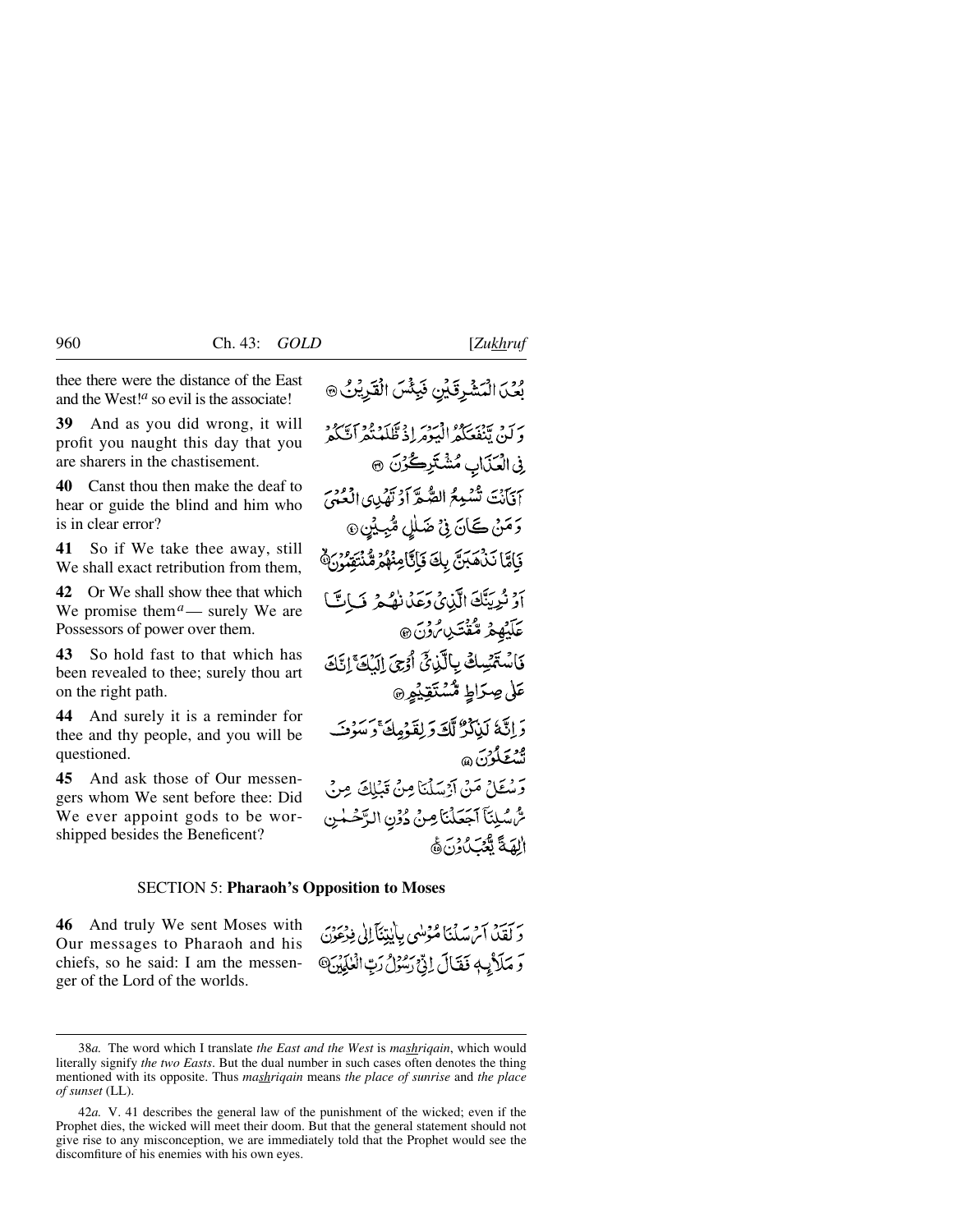**47** But when he brought them Our signs, lo! they laughed at them.

**48** And We showed them not a sign but it was greater than its fellow,*<sup>a</sup>* and We seized them with chastisement that they might turn.

**49** And they said: O enchanter, call on thy Lord for us, as He has made the covenant with thee; we shall surely follow guidance.*<sup>a</sup>*

**50** But when We removed from them the chastisement, lo! they broke the pledge.

**51** And Pharaoh proclaimed amongst his people, saying: O my people, is not the kingdom of Egypt mine and these rivers flowing beneath me? Do you not see?

**52** Rather I am better than this (fellow) who is contemptible, and can hardly express himself clearly.

**53** Why, then, have bracelets of gold not been bestowed on him,*<sup>a</sup>* or angels come along with him in procession?*<sup>b</sup>*

**54** So he incited his people to levity and they obeyed him. Surely they were a transgressing people.

فَلَمَّاجَآءَهُمْ بِأَيْتِنَآ إِذَاهُمْ وِّنْهَا <u>ي</u>َضُحَكُوْنَ® دَ مَا نُدِيْهِمْ مِّنْ ايَةٍ إِلَّا هِيَ أَكْبَرُ مِنْ أَخْتِفَانُوَ أَخَذْنُهُمْ بِالْعَيْذَابِ لعلم برعون @ دَ قَالُوْا بِّأَيُّهُ السُّجِرُ ادْعُ لَيَارَتَكَ بِمَا عَهِدَ عِنْدَادَ ۚ إِنَّنَا لَعُهُتَدَاوُنَ ۞ فَلَعَّا كَشَفْنَاءَ مِعْ أَلْعَدَابَ إِذَاهُمْ يُنُلُثُونَ ۖ وَنَادِي فِرْعَوْنُ فِي قَوْمِهِ قَالَ يُقَوْمِهِ آلَيْسَ بِيُ مُلْكُ مِصْرَرَهٰذِهِ الْآنُهِ مِ تَجْرِئْ مِنْ تَحْتِيْ ۚ أَنَيْلَا تُبْصِرُوْنَ ﴾ آمرانا حَبْيرٌ مِينَ هٰذَاالَّذِي وَ عَبَدَهُ مِيْ أَهْرَاهُ وَ وَّ لَا يَڪَادُ يُبِيْنُ ۞ فَلَوْلَآ أَلۡقِیۡ عَلَیٰۡٓلِہِ ٱسۡوِرَۃٌ مِّنۡ ذَهَٰبِ آَدْجَاءَ مَعَهُ انْعَلَيْكَةُ مُفْتَدِنِيْنَ ۞ فَأَسْتَخَفَّ قَوْمَةُ فَأَجَاءُ وَوَلَا يَبَعْرُ كَانُوْا

قَدْمًا فْسقِيْنَ @

53*b.* That is, Moses should have come with angels, as a king comes with his armies.

<sup>48</sup>*a.* The meaning is that great signs were shown, each sign being greater than the one which preceded it. Just as the word *akh* means *brother* or *an associate* or *a like*, or *a fellow*, its fem. *ukht* means *sister*, or *a like* or *a fellow* (LL). According to R, *ukht* here means *the sign that preceded it*.

<sup>49</sup>*a.* See Exod. ch. 8, from which it appears that every time a sign was shown Pharaoh entreated Moses to pray for the removal of the punishment, promising that he would not in that case oppose him.

<sup>53</sup>*a.* Pharaoh's suggestion is that, if Moses were the messenger of an Almighty God, he should have been a king, bracelets of gold signifying abundance of wealth. It is shown here that Pharaoh's objection to Moses was similar to the objection of the Quraish to the Holy Prophet.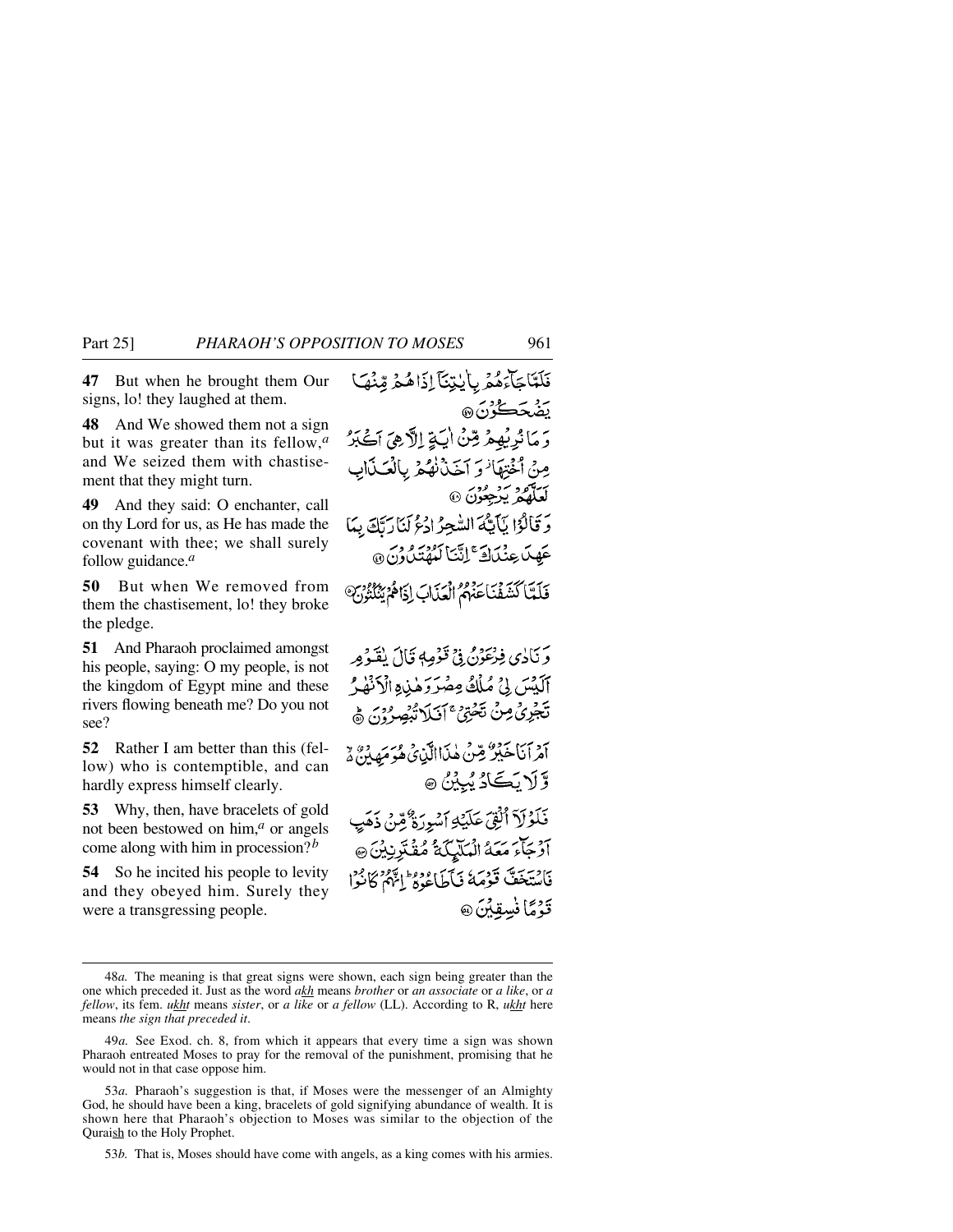**55** Then when they displeased Us, We exacted retribution from them, so We drowned them all together.

**56** And We made them a thing past and an example for later generations.

#### SECTION 6: **Jesus as Prophet**

**57** And when the son of Mary is mentioned as an example, lo! thy people raise a clamour thereat.*<sup>a</sup>*

**58** And they say: Are our gods better, or is he? They set it forth to thee only by way of disputation. Nay, they are a contentious people.

**59** He was naught but a servant on whom We bestowed favour and We made him an example for the Children of Israel;*<sup>a</sup>*

**60** And if We pleased, We could make among you angels to be (Our) vicegerents in the land.

**61** And this (revelation) is surely knowledge of the Hour,*<sup>a</sup>* so have no فَلَدَّمَا أَسْفُونَا انْتَقَدْنَامِنْهُمْ فَأَعْرَفْنَهُمْ بروسروبر بي<br>أج**بيعي**تن @ فَجَعَلْنَهُمُ سَلَفًا وَّ مَثَلاً لِّلْأَخِرِيْنَ ﴾

وَلَمَّا ضُدِبَ إِبْنُ مَدْيَبَهِ مَثْلًا إِذَا قَوْمُكَ مِنْهُ يَصِدُّونَ @ دَ قَالَةٌ] وَالْعَدْنَيْنَا خَذَبَرٌ أَحِرْ هُوَ مَاحَيْرِبُوَهُ لَكَ الْأَجَدَالَا<sup> ال</sup>بَلُ هُمُ تَوَمُرٌ خَصِمُوْنَ @ إِنَّ هُوَ إِلَّا عَنْدُنَّا آنَعُهُنَا عَلَيْهِ وَجَعَلْنَاهُ مَثَلًا لِبَنِيِّ إِسْرَاءِبُ) هُ وَلَوْ بَيْنَاءُ لَجَعَلْنَا مِنْكُمْ مَّلَّيْكَ \* فِي الْأَكْرَضِ بَخَلْفُونَ ۞

وَ إِنَّهُ لَعِلْمُ لِلسَّاعَةِ فَلَا تَمْتَرُنَّ بِهَا

59*a.* This verse contains the answer to the objection referred to in v. 57. Jesus was not honoured because the Christians took him for God or Son of God, which was in fact their own error, but because he was a righteous servant of Allåh on whom He had bestowed favours. Not only was Jesus the recipient of Divine favours, but he was also *an example of virtue* for the Israelites to whom he was sent as a prophet, a model whom they could imitate in righteousness. On the other hand, the idols whom the Arabs took for gods were mere stones and could do no good to their worshippers. Moreover, the idolworshippers represented even their great men as sunk in immorality. As an instance, take the Puranas of the Hindus, where even such Hindu gods as Shiva are represented as deeply sunk in immorality.

61*a.* The *Hour* signifies here the departure of prophethood from the house of Israel. Such is the clear significance of the parable of the vineyard in Matt. 21:33, Mark 12:1,

<sup>57</sup>*a.* The Qur'ån in many places condemns the doctrine of attributing children to the Almighty. Such a condemnation is contained in this very chapter in the section preceding the last. But when the case of Jesus was cited, the disbelievers objected to the respect shown to him, while their own idols were condemned. This is the significance of the words occurring in the next verse: Are our gods better, or is he? Why should not the same honour be shown to their national gods as was shown to the god of another nation; for was not Jesus accepted as God by the Christians?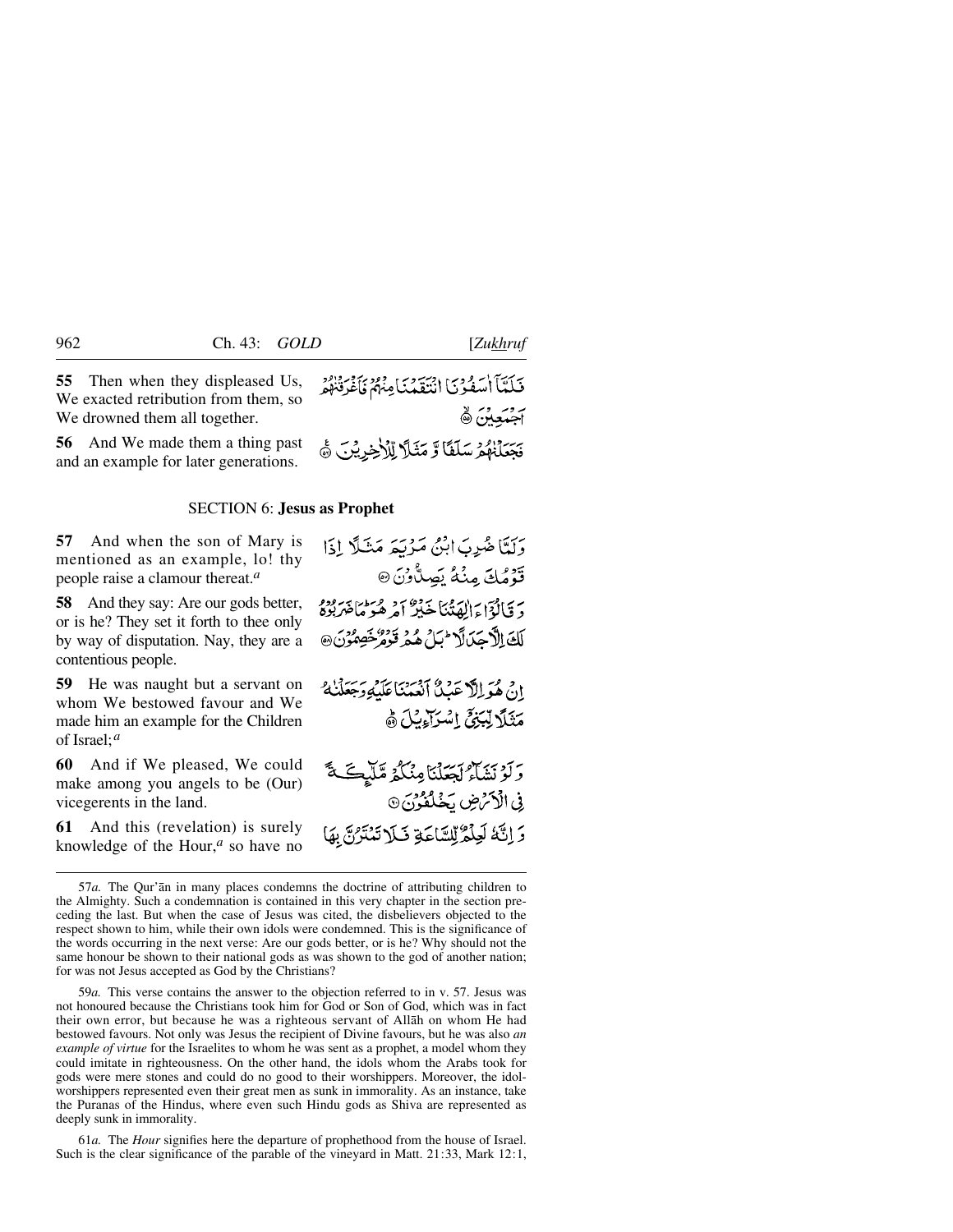doubt about it and follow me. This is the right path.

**62** And let not the devil hinder you; surely he is your open enemy.

**63** And when Jesus came with clear arguments, he said: I have come to you indeed with wisdom, and to make clear to you some of that about which you differ. So keep your duty to Allåh and obey me.

**64** Surely Allåh is my Lord and your Lord, so serve Him. This is the right path.

**65** But parties among them differed, so woe to those who did wrong for the chastisement of a painful day!

**66** Wait they for aught but the Hour,*<sup>a</sup>* that it should come on them all of a sudden, while they perceive not?

**67** Friends on that day will be foes one to another, except those who keep their duty.

وَاتَّبِعُوْنِ لِهِذَاصِرَاطٌ مُّسْتَقِدُوْ دَ لَا يَصُدَّيْتُكُمُ الشَّيْطُنَّ إِنَّهُ لَكُمْ عَىْدُوْ شَبِيْنٌ ۞ وَلَعَّاجَآءَ عِيْسُي بِالْبَيِّتْتِ قَالَ قَدْ جِئْتُكُمْ بِالْجِكْمَةِ وَلِأَبَيِّنَ لَكُمْ بِعُضَ الَّذِيُ تَخۡتَلِفُوۡنَ فِيۡكِ ۚ فَاتَّقَوۡا اللَّهَ وَ أَطِيْعُوْنِ ۞ انَّ اللَّهَ هُوَ رَبِّي وَ سَاتِكُمُ فَأَعْبَىٰ وَلاَ هٰذَاصِرَاطٌ مُسْتَقِيْعُ ® فَاخْتَلَفَ الْأَخْزَابُ مِنْ بَيْنِهُمْ ۚ فَوَيْلٌ لِلَّذِينَ ظَلَّمُوْا مِنْ عَذَابِ يَوْمٍ أَلِيْمِرِ® هَامْ يَنْظُرُوْنَ إِلَهٌ السَّاعَةَ أَنْ تَأْتِيَهُمْ رديج وَهُمْ لَا يَشْعُرُوْنَ® ٱڷػۣڟؖڒػٟٛۦێۯڡؘؠۣۑۣٚٳڹۜڡؘڞ۠ۿۿڒڸڹڡ۫ۻۣۣٸؙڐ۠ الأالْمُتَّقِينَ

#### SECTION 7: **The two Parties**

**68** O My servants, there is no fear for you this day, nor will you grieve —

**69** Those who believed in Our messages and submitted (to Us),

66*a.* The *Hour* here signifies the doom of the Quraish.

يْعِيَادِ لَاخَوْنٌ عَلَيْكُمُ الْبَيْرِمَرِ وَكَيْ أَنْتُمُ تَحْزَنُوْنَ۞ آلَٰٓنِيۡنَ آٰ مَنُوۡا بِأَيۡنِنَآ وَكَانُوۡاۡ مُسۡلِيِبِيۡنَ ۗ

and Luke 20:9, which ends with these remarkable words: "Therefore I say unto you, The kingdom of God shall be taken from you, and given to a nation bringing forth the fruits thereof" (Matt. 21:43). Prophethood had long remained in the house of Israel, and, as history shows, Jesus was the last prophet of the Mosaic dispensation. The Qur'ån is here called the knowledge of the Hour in the sense that its revelation was a clear indication that prophethood was now being taken away from the house of Israel and given to another people, as Jesus himself had said. Some take the personal pronoun *h∂* as referring to Jesus, but even then the meaning would be that Jesus was sent to give people the knowledge that he was the last prophet of the Israelite dispensation.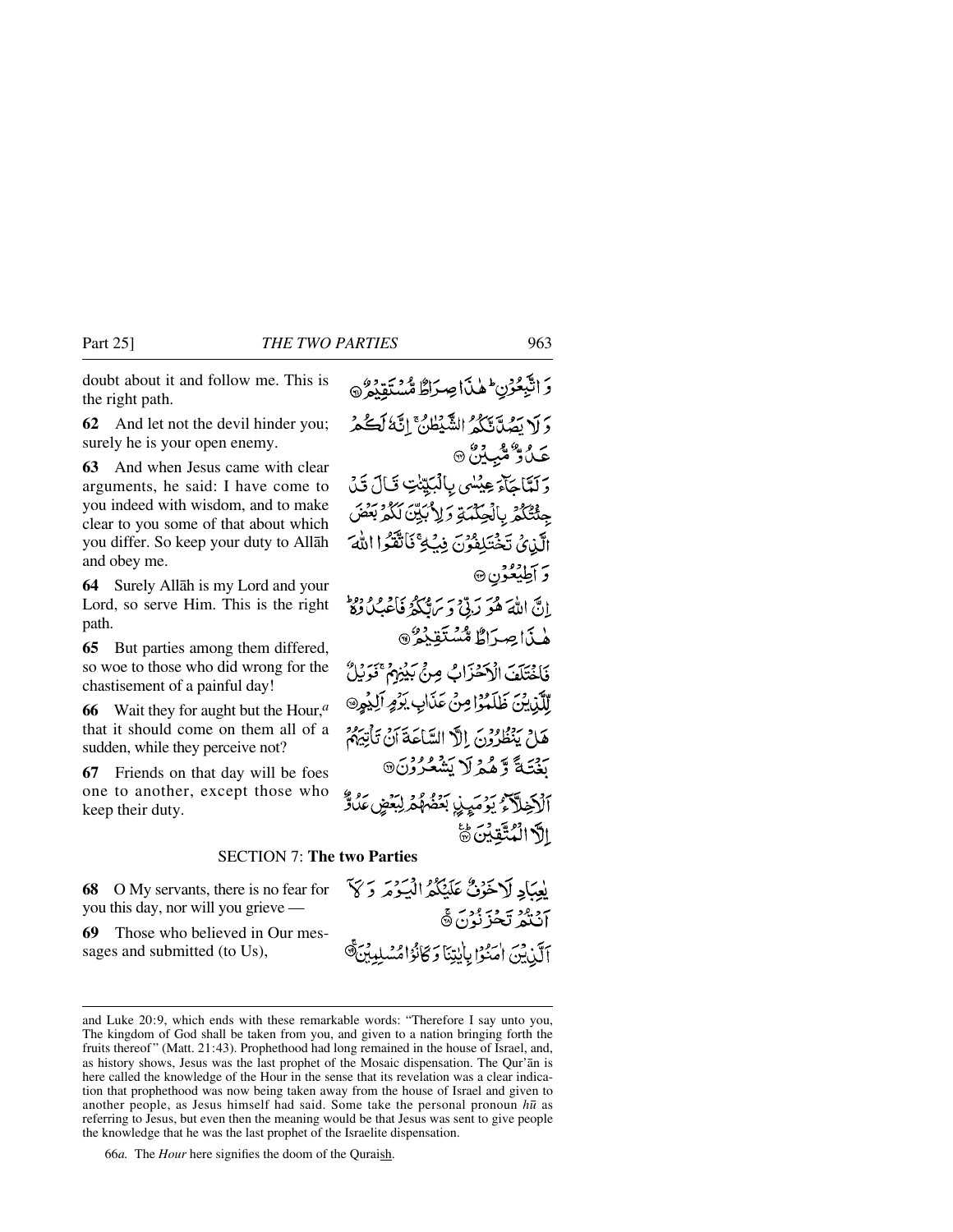**70** Enter the Garden, you and your wives,*<sup>a</sup>* being made happy.

**71** Sent round to them are golden bowls and drinking-cups, and therein is that which (their) souls yearn for and the eyes delight in, and therein you will abide.

**72** And this is the Garden, which you are made to inherit on account of what you did.

**73** For you therein is abundant fruit to eat thereof.

**74** Surely the guilty will abide in the chastisement of hell.

**75** It is not abated for them and they will therein despair.

**76** And We wronged them not but they were themselves the wrongdoers.

**77** And they cry: O Målik,*<sup>a</sup>* let thy Lord make an end of us. He will say: You shall stay (here).

**78** Certainly We bring the Truth to you, but most of you are averse to the Truth.

**79** Or have they settled an affair? But it is We Who settle (affairs).*<sup>a</sup>*

**80** Or do they think that We hear not their secrets and their private counsels? Aye, and Our messengers with them write down.*<sup>a</sup>*

أَجْبِحُلُوا الْمَدَّبَةَ أَنْبُدُ وَأَيْرُدَاهُ حَكْمَرٌ نځکېژون6 © يُطَانُ عَلَيْهِمْ بِصِحَافٍ صِّنْ ذَهَ وَّآڭُدَابِ ۚ دَ فِنْهَا مَا تَشْتَهْيُهِ الْآنُ مَرِيَّلَيْكُمْ الْأَحْفَى مِنْ أَنْبَعُهُ فِيَهْمَا خَلِيْدُونَ ۞ دَ تِلْكَ الْعَدَّيَّةُ الَّتِيِّ أَدْبِرَ شَيْعَوْهِ مَا بِدَأٍ گ<sup>32</sup> تعبدارس ه لَكُمْ فِيْهَا فَاكِهَةٌ كَثِيْرَةٌ مِّنْهَا <del>ئ</del>اڭجۇرىتى انَّ الْمُجْرِمِيْنَ فِيْ عَذَابِ جَهَنَّةَ خىللىۋرىنى ئ أَلَا يُفَتَّرُعَهُمْ وَهُمْ فِيَـٰهِ مُبْلِسُوْنَ﴾ دَ مَا ظَلَّبْنِدُهُمْ وَ لِڪِنْ ڪَبِائِيُوْا هُمُ الطُّلِمِينَ @ وَ يَادَدُا يٰبْلِكُ لِيَقُضِ عَلَيْنَا بِرَبُّكَ ۚ قَالَ!تَكَدُّ مُّكِثُرُنَ۞ لَقَلْ حِثْنَكُمْ بِالْحَقِّ وَلَكُنَّ آكَثَرَكُمْ لِلۡحَقّ ڪُرهُوۡنَ۞ آَمْرِ آَبْرَهُوْٓ اآَمَرًا فَاتَّامُبُرْمُوْنَ ﴾ أَمْرِ بَحْسَبُوْنَ إِيَّالَ لَيْبِيَعُ بِهِ بر سود ودهان به وه و اسرو د سر<br>د نجویهم کبلی د رسلنال یهم نیک

80*a.* The words contain a clear reference to the secret plans against the Holy Prophet.

<sup>70</sup>*a.* It is with their wives that the faithful are told to enter paradise. In spite of such clear statements in the Holy Qur'ån, it is alleged that Islåm denies a soul to woman!

<sup>77</sup>*a. Målik* means literally *master*. Here it signifies the angel appointed over those in hell.

<sup>79</sup>*a.* The disbelievers are told that they should not think that they have settled the affair of the Holy Prophet by their plans to kill him, for it is Allåh Who really settles all affairs.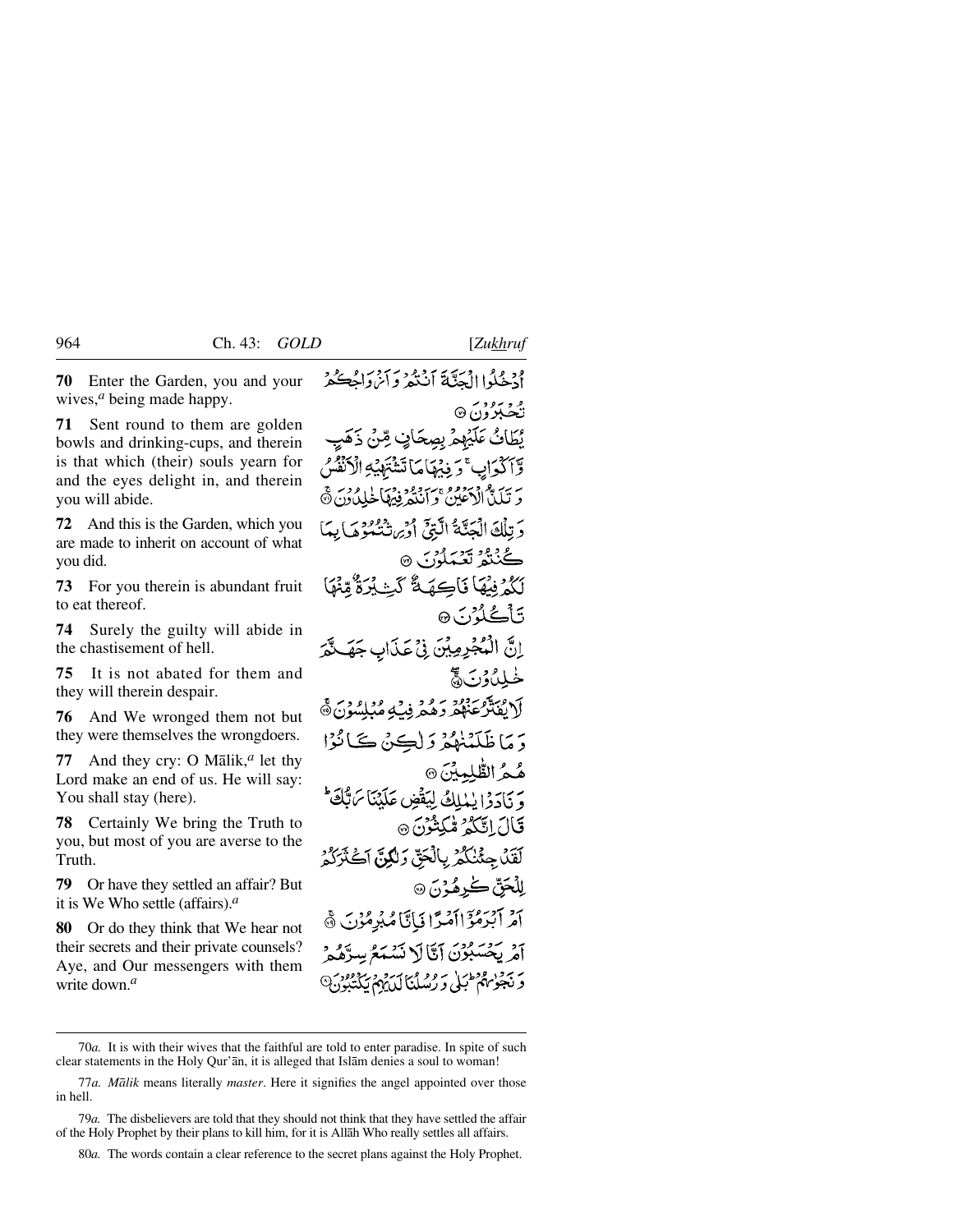**81** Say: The Beneficent has no son; so I am the foremost of those who serve (God).*<sup>a</sup>*

**82** Glory to the Lord of the heavens and the earth, the Lord of the Throne of Power, from what they describe!

**83** So let them talk and sport until they meet their day which they are promised.

**84** And He it is Who is God in the heavens and God in the earth. And He is the Wise, the Knowing.

**85** And blessed is He Whose is the kingdom of the heavens and the earth and all between them; and with Him is the knowledge of the Hour, and to Him you will be returned.

**86** And those whom they call upon besides Him control not intercession, but he who bears witness to the Truth and they know (him).*<sup>a</sup>*

**87** And if thou wert to ask them who created them, they would say: Allåh. How are they then turned back?

قُلْ إِنْ كَانَ لِلرَّحْسِٰ وَلَيْ ۚ وَلَيْ أَيَا آوَّلُ الْعُبِيِينِ أَنَّ مُبْحْنَ رَبِّ السَّمْوٰتِ وَالْأَرْضِ رَبِّ الْعَرْشِ عَمَّا يَصِفُوْنَ @ بر<br>فَلَاباَهُمْ يَخْوَصُوا وَ يَلْعَبُوْاحَتَّى يُلْفَوُا يَوْمَهُمُ الَّذِيْ يُوْعَى وَنَ ٢ وَ هُوَ الَّذِي فِي السَّيَاءِ اللَّهُ وَّ فِي الْإِمْ ضِ الأه وهُوَ الْحَڪِيْمُ الْعَلِيْمُ @ وَتَبْرَكَ الَّذِيِّ لَهُ مُلْكُ السَّنْزِتِ دَ الْأَمْرَضِ وَمَا بَدْنَوْمُهَا ۚ وَعِنۡدَهُۚ عِلۡمٌ السَّاعَةِ ۚ وَ اِلَّيۡهِ تُرْجَعُوۡنَ ۞ وَلَا يَمْلِكُ الَّذِينَ يَدْعُونَ مِنْ دُوْنِهِ الشَّفَاعَةَ إِلَّامَنْ شَهِدَ بِالْحَقِّ دَهُمْ بَعَلَمُوْنَ ۞ ر آيين سَأَلْتَهُمْ مَّنْ خَلَقَهُمْ لِيَقْرُنُنَّ اللَّهُ نَأَنُّ يُؤْنَكُوْنَ ۞

86*a.* The bearer of witness to the Truth is no other than the Holy Prophet, and they knew well that he was the most truthful of men.

<sup>81</sup>*a. In* means *if*, but it is also used to indicate *negation* ("no son" here), carrying the same significance as *må*. In this sense it is often followed by *illå*, as in 4:159, 58:2 and 67:20, but is sometimes used in that sense without being followed by *illå*, as in 10:68, 21:111 and 72:25. That it here means *må* or *not* is corroborated by 19:88– 93: "And they say: The Beneficent has taken to Himself a son ... and it is not worthy of the Beneficent that He should take to Himself a son. There is none in the heavens and the earth but comes to the Beneficent as a servant". See 19:92*a*, where it is shown that the word *Rahmān* negatives the very idea on which the doctrine of sonship is based. Even if *in* is taken as meaning *if*, the words do not mean that, if God had a son, the Prophet would be the foremost of those who serve that son. The significance in this case would be that, when a man serves God, he may metaphorically be called a son of God, and therefore the Holy Prophet, being the foremost of those who serve, would be a son in that sense, but he refused to be called a son of God because the use of such metaphorical words had given rise to grievous errors.